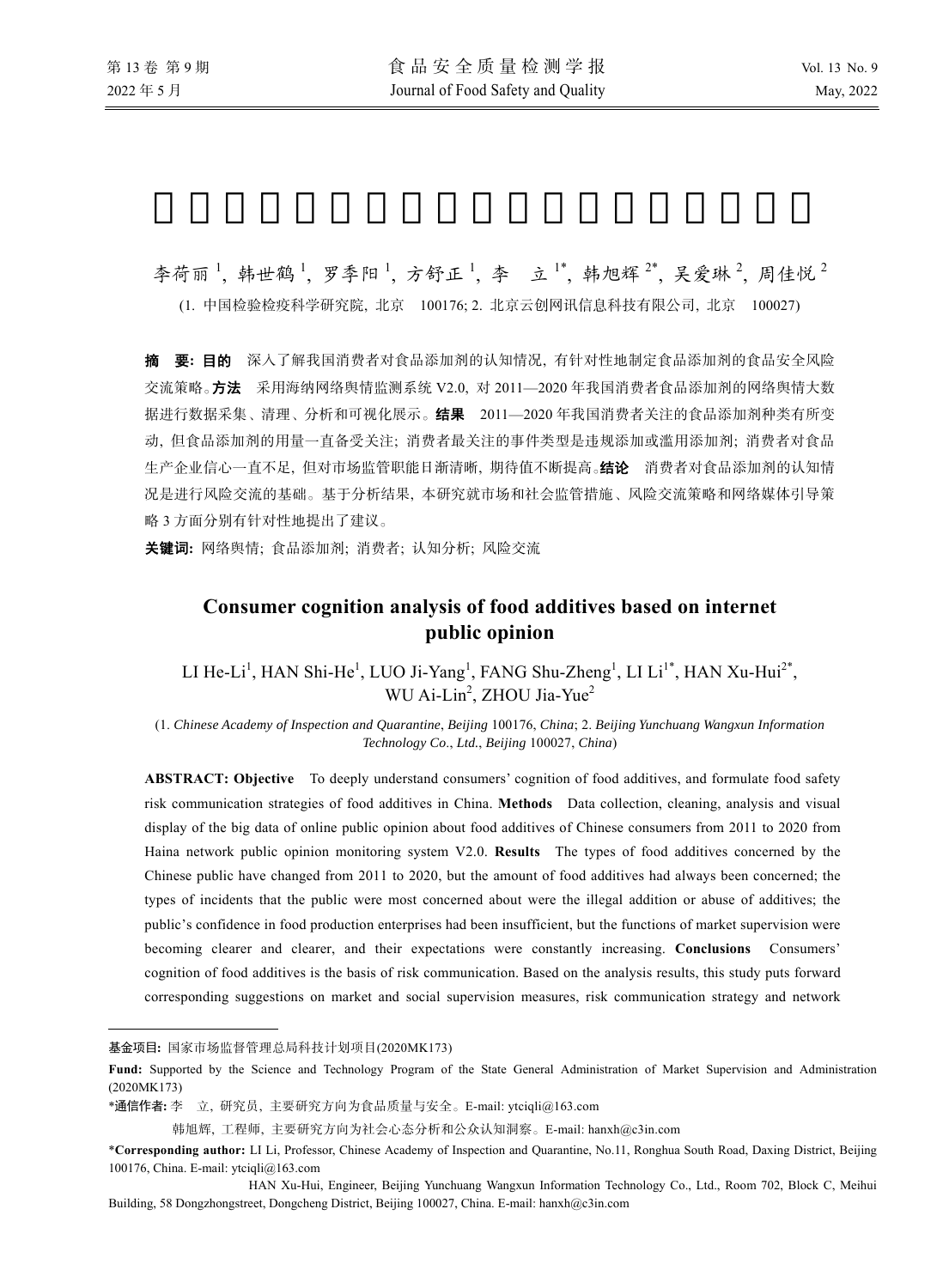media guidance strategy, respectively.

**KEY WORDS:** internet public opinion; food additives; consumer; cognition analysis; risk communication

### **0** 引 言

食品添加剂已逐渐发展成现代食品加工过程中不可 或缺的物质之一, 在食品供应中起着重要作用[1]。我国对 生产企业食品添加剂的规范主要依照 GB 2760—2014《食 品安全国家标准食品添加剂使用标准》等文件, 相关部门 对食品中添加剂超范围、超限量和非法添加等"两超一非" 的监督管理也在逐年加强, 但食品添加剂仍被消费者认为 是不健康的, 甚至认为是一种公共健康风险[2]。有研究显 示, 食品安全问题的风险感知与食品添加剂的风险感知呈 正相关[3]。大多数韩国消费者担心在加工食品中使用食品 添加剂的安全性, 并认为添加剂不是现代食品中安全有用 的材料[4]。目前, 食品添加剂的安全风险已成为我国消费 者最为担忧的食品安全风险因素[5], 63.6%的消费者会在购 买前关注食品中的添加剂信息, 30.7%的消费者对食品添 加剂不恰当使用引发的风险缺乏正确的认知, 并存在对食 品添加剂辨识率低的情况[6‒9]。消费者认为人工香料可能比 人工色素更容易被接受, 成分熟悉度和加工过程等因素可 能会影响消费者对产品自然度的决策[10]。

对 26 个欧洲国家公众食品风险的担忧进行多层次分 析[11]发现公众对食品风险感知是多维度和复杂的, 食品行 业的零售集中度及媒体报道等因素促成了跨国差异。消费 者性别、年龄、受教育水平、收入水平、食品安全状况担 忧度和食品安全事件关注度等是显著影响消费者对食品添 加剂安全风险感知的因素[12-14], 女性对食品添加剂的安全 性更为敏感[15], 风险感知水平较高。韩国也有研究发现不 同群体对食品添加剂存在认知差异[4], 营养教师和非政府 组织成员似乎对食品添加剂有偏见, 食品专家组则没有, 2008—2013 年期间, 韩国父母认为食品添加剂是食品安全 的最危险因素, 82.7%的学生相信人造食品色素对健康有 害<sup>[16-17]</sup>。WU 等<sup>[18]</sup>发现, 行为态度、主观规范和信息感知 对食品恐慌有中高度的影响, 并且这种影响还通过添加剂 安全性的风险感知来传导。

公众对食品添加剂错误的认知容易引发恐慌心理, 甚至对整个食品安全失去信心[19], 因此如何让公众科学地 认知食品添加剂, 缩小认知偏差, 一直是食品安全风险交 流工作者面临的一道难题[20]。针对食品添加剂开展有效的 食品安全风险信息交流, 首先要了解公众对食品添加剂的 认知情况, 然后再制定有效的风险交流策略。韩国一项认 知调查<sup>[21]</sup>显示, 在 2013 年电视被认为是最合适的食品添加 剂风险交流方式, 这与我国 2014 年的调查结果相一致[22]。 2011年韩国一项调查问卷显示[23], 近一半的受访者选择传

单和小册子作为信息传播的首选媒介。新闻媒体在构建公 众对食品安全的认知方面起着关键作用, 媒体报道具有社 会放大效应, 媒体对食品安全问题的报道与公众对食品安 全的认知呈显著负相关, 媒体曝光是消费者关注食品相关 风险的关键因素之一[24]。陈思等[7]研究发现, 公众对食品 添加剂风险的高感知, 起主导作用的是政府、企业在食品 安全相关工作上的履职信任而非概念知识的缺乏。为进一 步了解消费者对食品添加剂的普遍认知情况, 有的放矢地 做好舆情分析、应对和科普宣传等食品安全风险交流工作, 缩小消费者认知偏差, 本研究主要利用2011—2020年互联 网公开的信息, 对我国消费者食品添加剂认知情况进行分 析, 结合分析结果, 就市场和社会监管措施、风险交流策 略和网络媒体引导策略等几方面分别提出有针对性地建议, 为政府监管工作提供数据支撑和依据。

### **1** 材料与方法

#### **1.1** 方法和工具

本研究以"消费者对食品添加剂的认知"为分析对象, 在定性资料调研和专家咨询的基础上, 利用自然语言处 理、文本倾向性分析、词频分析的大数据统计分析方法开 展研究。

研究采用海纳网络舆情监测系统 V2.0 进行数据采集 和数据清理, 采用谙思食品安全风险交流系统 V2.0 及《食 品安全知识库》《微博主分类知识库》《谙思中文评价词典》 《谙思中文认知词典》《请感态度词典》进行相关 主题分析, 并采用 Microsoft 的 Excel 工具进行信息的可视 化呈现。

#### **1.2** 数据来源

本研究数据主要来源于微博(2011—2020 年)、今日头 条(2017—2020 年)、抖音(2018—2020 年)3 个媒体平台, 时 间范围为 2011 年 1 月 1 日~2020 年 6 月 30 日。检索得到 与食品添加剂相关的热门话题共 5255 个, 相关评论共 265799 条。

### **2** 结果与分析

### **2.1** 受关注度高的食品添加剂种类

有研究显示, 韩国最受关注的食品添加剂是防腐剂、合 成调味品、着色剂[16]、人工甜味剂[23]和人造食品着色剂[17]。 2011—2020 年我国消费者对各类食品添加剂的关注情况 见图 1, 由图 1 可知, 2011—2020 年防腐剂、着色剂、增味 剂、甜味剂、增稠剂等常见几种食品添加剂一直受到较高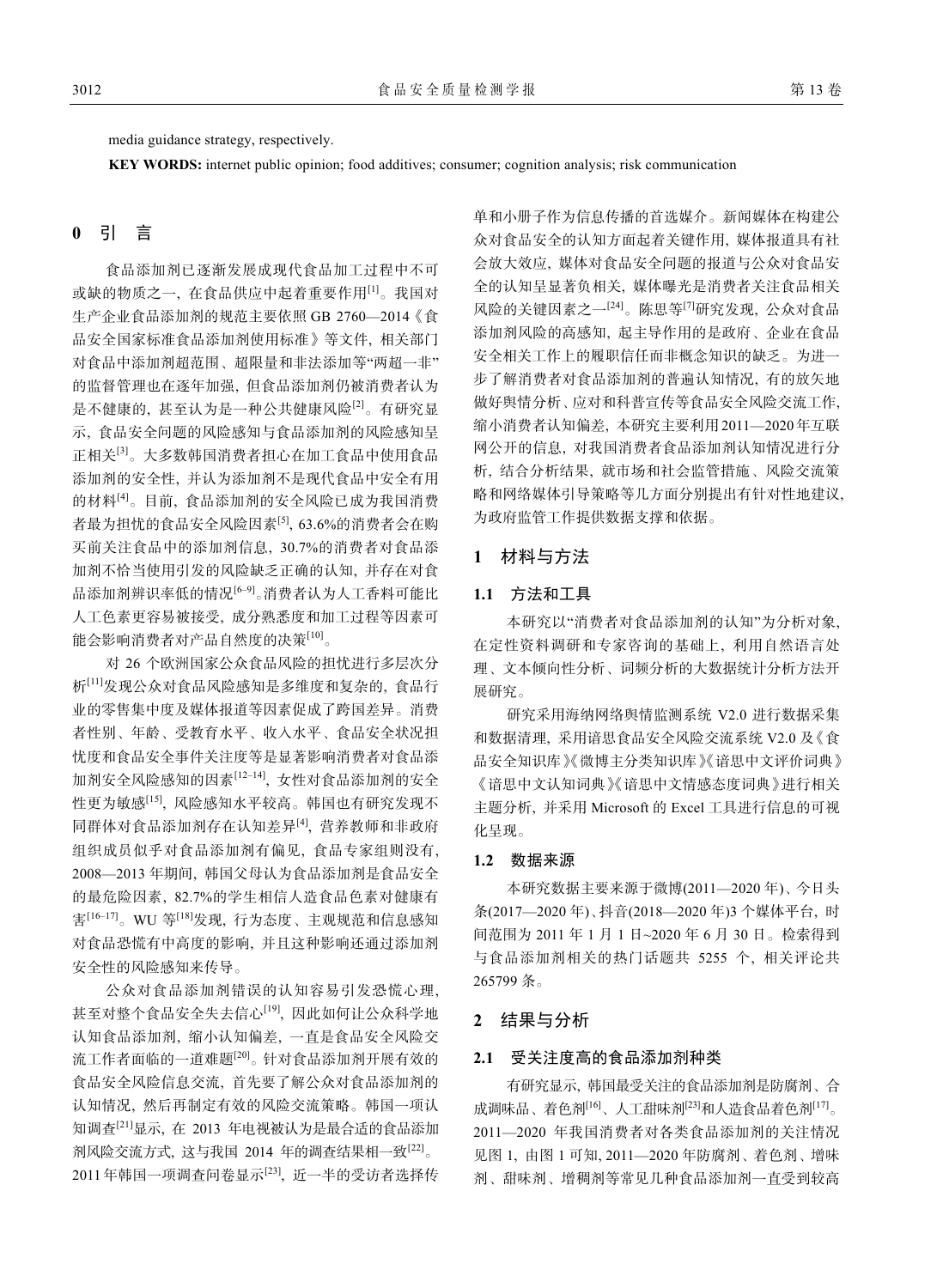关注。其中, 2014 年对"防腐剂"关注较多, 主要源于"国家 食药监局通报好利来月饼防腐剂超标"等话题引发公众广 泛关注[25]; 2016 年消费者的关注点集中在"甜味剂", 主要 与"柑橘打甜蜜素? 农民爆料可信吗"<sup>[26]</sup>等话题的大量传 播有关; 2018 年"着色剂"引发较多关注, 主要源于"广西上 万吨柿饼遭非法染色"[27]等相关安全事件; 2019年, 热门话 题"美国一块点心放 40 多年都没变质"[28]让"防腐剂"再次 成为公众的焦点。



图 1 2011—2020 年消费者对各类食品添加剂的关注情况 Fig.1 Consumers' attention to various food additives from 2011 to 2020

### **2.2** 食品添加剂的用量

2011—2020 年, 添加剂的用量问题一直是消费者关心 和热议的话题, 其评论量占比基本保持在 70%以上。对"用量 是导致食品添加剂频出问题的主要因素"已建立较为一致且 稳定的认知, 2011—2020 年消费者对食品添加剂安全性的认 知情况见图 2。不少消费者纷纷表示"不按剂量谈毒性都是耍 流氓嘛理性看待""万物皆有毒性, 决定唯有剂量"<sup>[29]</sup>等, 这与 BEARTH 等<sup>[30]</sup>的研究结果一致, 让消费者了解食品添加剂的 最大使用剂量及科学评估等主题, 消费者表达了更多积极的 想法和感受, 风险感知更少、接受度更高。但不少消费者仍 有诸如"添加剂是怎么确定合理使用量无害的"等疑惑。其次, 在"使用范围"问题上, 消费者认知存在一定分歧, 有消费者 表示, 在一定标准范围内的添加剂可以接受, 但也有消费者 表示, 添加剂应该绝对禁止, 不应设范围使用。

## **2.3** 消费者对食品生产中违规添加或滥用添加剂事 件关注度较高

2011 年初有关部门联合发布的《关于切实加强食品调 味料和食品添加剂监督管理的紧急通知》[31]对食品安全监 管做出明确要求。自此, 媒体和消费者也就相关问题积极 进行曝光和揭发, 引发舆论广泛关注。

本研究数据显示, 2013—2020 年, 食品添加剂相关话

题在 600 个上下浮动, 热度一直居高不下。相关话题数量 从高到低依次为: 一是添加剂在食品生产、销售、餐饮服 务等环节的使用问题; 二是媒体或专家的科普宣传; 三是 相关政策法规的出台; 四是研究机构成果的发布。其中, 食品生产环节中添加剂使用问题相关热门话题最多, 主要 围绕食物中违法添加非食用物质、滥用食品添加剂等事件 展开。原因可能有二: 一是初期我国食品添加剂相关政策 标准等监管举措不完善; 二是 2008 年"三鹿奶粉"重大食品 安全事件发生后, 在食品中违规添加非食用物质和滥用食 品添加剂等成为监管部门重点整治的问题。



图 2 2011—2020 年消费者对食品添加剂安全性的认知情况 Fig.2 Consumer' cognition of the safety of food additives from 2011 to 2020

### **2.4** 消费者对食品生产企业信心一直不足

2011—2020 年消费者对食品添加剂相关方的关注情 况见图 3, 由图 3 可知, 2011—2020 年, 作为添加剂生产、 经营、使用的直接责任方, 企业单位的相关动向一直备受 消费者关注, 表明消费者对食品添加剂的生产和使用的主 体比较清晰。被提及的企业多因滥用食品添加剂、违规添 加非食用物质等问题而被消费者谴责和抨击。市场监管部 门被提及量占比呈稳中增加趋势, 特别是 2018 年及 2019 年, 这两年市场监管部门机构改革后, 消费者对其关注和 期望较高。

消费者对相关各方的主要情感表达情况见图 4, 从 2019—2020 年消费者的相关评论看, 消费者对市场监管部 门和媒体的情感表达总量分别位列第一和第二, 其中对市 场监管部门的赞扬和喜爱等正面情感占比超过 50%; 对媒 体的疑惑和贬责较高。消费者对行业协会的赞扬和喜爱尤 为突出, 是各利益相关方所获正面情感中的第一位。对于 企业单位, 消费者负面情感依然强烈。特别是对食品生产 企业, 消费者更是充满质疑和不信任, 一是表示行业内黑 心商家太多, 食品安全难以保证。二是谴责商家为谋个人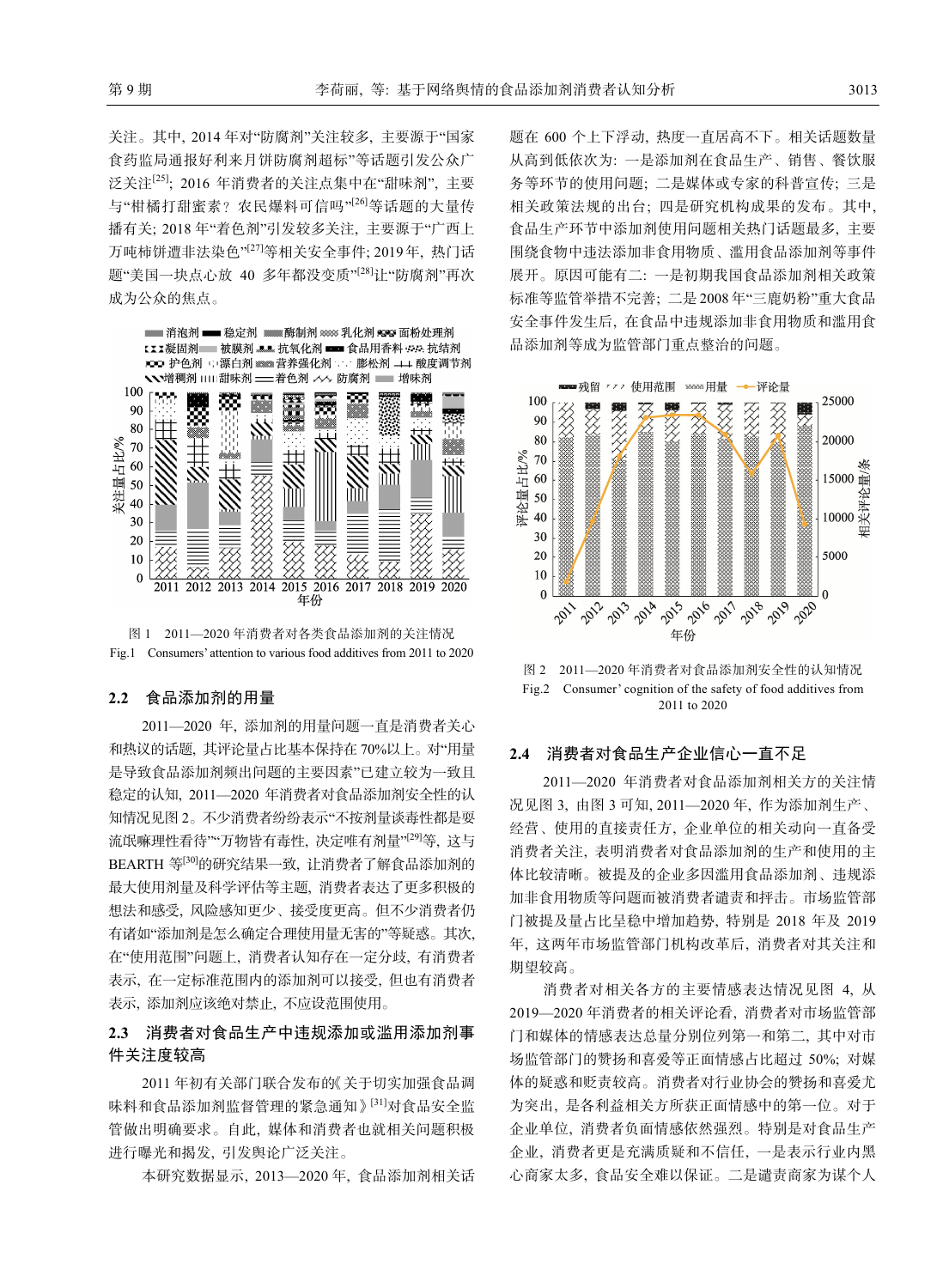利益, 道德沦丧。由此可见, 部分消费者对食品企业的负 面印象难以改变, 重拾消费者信心任重道远。

■ 行业协会 ••••社会组织 —— 消费者 其他部门 【ノノ研究机构/专家 ……市场监管部门 ※※※※※ 企事业单位 –– 提及量 100 20000 则 90 18000 80  $16000 \frac{1}{200}$ 70 14000 提及量占比% 60  $12000$  最 ď 50 10000 正 关各 40 8000 30 6000 要 20 4000  $10$ 2000  $\mathbf{0}$  $\theta$ **POLA** 2022 **PO** 2014 **1955** 2016 2017 2019 **200** 2011 年份 图 3 2011—2020 年消费者对食品添加剂相关方的关注情况

Fig.3 Consumers' attention to food additives related parties from 2011 to 2020





## **2.5** 消费者对市场监管职能日渐清晰, 期待值不断 提高

消费者在提及监管部门时多以"政府""相关部门""管理 部门"等统称, 2011—2020 年消费者对监管部门提及情况变 化趋势见图 5, 由图 5 可见, 近 10 年来, "监管部门统称"被 提及量一直较多, 远高于"市场监管部门"的提及量, 说明大 部分消费者对食品添加剂监管部门的认知较为笼统。公安部 门、卫生部门、农业部门等其他几个部门被提及量占比较小。

2011—2020 年, 特别是 2017 年之后, "市场监管部门" 的提及量占比逐渐增大, "监管部门统称"被提及量占比逐 渐减少。这一方面可能因为机构改革, 特别是 2018 和 2019 之后,消费者对市场监管部门的关注度逐步提高; 另一方 面,与消费者关注点和媒体一致有关, 主要表现为针对 3.15 晚会相关话题上, 其中, 2018 年曝光的"核桃花生"[32]、 2019 年曝光的"土鸡蛋""虾扯蛋辣条"[33]等事件引发公众 对市场监管部门的不满, 相关评论如"建议被 3.15 曝光的, 相关职责/责任部门应被追责"等。3.15 晚会的社会影响力 不仅将央视等权威主流媒体推上风口浪尖, 还使市场监管 部门的工作受到越来越多的关注, 消费者对其部门职责认 识越发明晰, 同时对市场监管工作的期待值不断攀升, 要 求更加严格。



图 5 2011—2020 年消费者对监管部门提及情况变化趋势 Fig.5 Changing trend of consumers mention to the regulatory authorities from 2011 to 2020

### **3** 讨论与结论

借鉴已有的研究报道[18,34‒35], 建议国家相关部门建 立有效的食品安全风险交流机制, 及时准确地发布食品安 全监管信息, 加强对食品生产企业的监管, 强化添加剂使 用主体的责任意识, 推进行业协会和企业自律, 鼓励媒体 和公众对不法行为进行监督和曝光, 多部门、多渠道联合, 实现社会共治。

建议国家相关部门改进与公众交流的策略, 加强公 众对食品添加剂理性认知的引导[36‒37]。一是建议相关部门 制作一些通俗易懂的短视频或动画宣传片, 让广大消费者 通过权威渠道获得正确的知识; 同时针对食品添加剂相关 的热点事件或话题, 回应公众关切, 赢得能力信任; 用坚 定态度和严厉处罚引发消费者共鸣, 赢得关心信任。二是 针对网络平台的不同用户进行有针对性的信息交流。微博、 微信、知乎、bilibili 等平台中, 消费者关注点、爱好品味、 语境表达有着很大差别, 应在不同环境进行有针对性地宣 传互动, 根据消费群体的差异和食品添加剂的热点话题或 事件, 制定有针对性的食品添加剂风险交流策略[4], 提高 风险交流效果的同时, 覆盖更多消费者。三是鼓励行业企 业主动参与科普宣传, 树立知名品牌企业榜样, 通过生动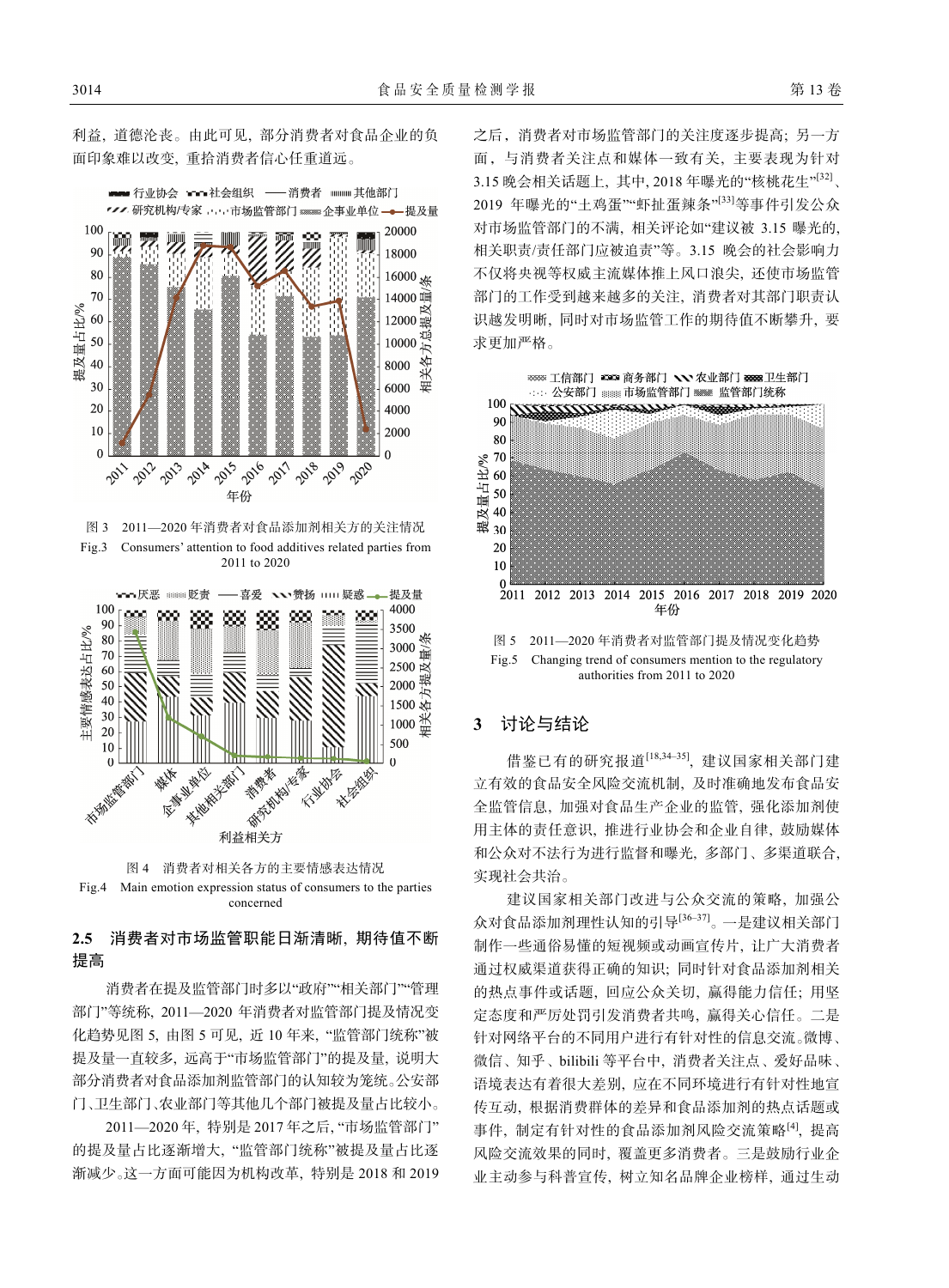故事、鲜活案例, 宣传其科学规范使用食品添加剂的做法, 回应公众对重点食品安全问题的疑虑, 改变消费者追求 "零添加剂"的刻板印象, 提高公众对食品添加剂安全感和 对企业的信任。同时, 建议重视对自媒体和网络媒体的引 导和监督管理, 遏制媒体对公众食品安全风险信息的误导 性报道。

#### 参考文献

[1] 魏丽君. 食品添加剂安全问题及法治策略研究[J]. 中国调味品, 2021, 46(9): 185‒187.

WEI LJ. Research on food additive security issues and supervision strategies [J]. China Cond, 2021, 46(9): 185-187.

- [2] BEARTH A, COUSIN ME, SIEGRIST M. The consumer's perception of artificial food additives: Influences on acceptance, risk and benefit perceptions [J]. Food Qual Prefer, 2014, 38: 14‒23.
- [3] MIAO P, CHEN S, LI J, *et al*. Decreasing consumers' risk perception of food additives by knowledge enhancement in China [J]. Food Qual Prefer, 2019, 79: 103781.
- [4] KANG HJ, KIM S, LEE G, *et al*. Perception gaps on food additives among various groups in Korea: Food experts, teachers, nutrition teachers, nongovernmental organization members, and general consumers [J]. J Food Prot, 2017, 80(6): 1015-1021.
- [5] 徐玲玲, 山丽杰, 钟颖琦, 等. 食品添加剂安全风险的公众感知与影响 因素研究——基于江苏的实证调查[J]. 自然辩证法通讯, 2013, 35(2): 78‒85, 127. XU LL, SHAN LJ, ZHONG YQ, *et al*. The public perception of the

security risks of food additives and the main influencing factors: Empirical investigation into Jiangsu [J]. J Dialect Nat, 2013, 35(2): 78‒85, 127.

- [6] 范志萍, 程景民, 覃凯. 山西省城乡消费者食品添加剂风险认知现状 分析[J]. 中国公共卫生, 2020, 36(8): 1200‒1203. FAN ZP, CHENG JM, QIN K. Perception on health risk of food additives in urban and rural consumers in Shanxi Province [J]. Chin J Public Health, 2020, 36(8): 1200‒1203.
- [7] 陈思, 吴昊, 路西, 等. 我国公众食品添加剂风险认知现状及影响因素 [J]. 中国食品学报, 2015, 15(3): 151‒157. CHEN S, WU H, LU X, *et al*. The public's risk percepetion on food additives and the influence factors [J]. J Chin Inst Food Sci Technol, 2015, 15(3): 151‒157.
- [8] 郑思思, 程景民. 公众对食品添加剂风险认知现状调查[C]. 中国食品 科学技术学会第十三届年会论文摘要集, 2016. ZHENG SS, CHENG JM. Investigation on the public perception of food additives risk [C]. Abstracts of the 13th Annual Meeting of Chinese Society of Food Science and Technology, 2016.
- [9] 邓桂兰. 广州市海珠区餐饮从业人员食品添加剂认知现状研究[J]. 商 场现代化, 2019, (20): 8‒10. DENG GL. Study on the cognition of food additives among catering employees in Haizhu District, Guangzhou [J]. Market Mod, 2019, (20):
- [10] MURLEY T, EDGAR CI. The influence of colorants, flavorants and product identity on perceptions of naturalness [J]. Foods, 2019, 8(8): 317.

 $8 - 10.$ 

- [11] MEAGHER KD. Public perceptions of food-related risks: A cross-national investigation of individual and contextual influences [J]. J Risk Res, 2019, 22(7-8): 919‒935.
- [12] 曾智. 消费者对食品添加剂的风险感知研究[J]. 社科纵横, 2017, 32(7): 83-85.

ZENG Z. Study on consumers' risk perception of food additives [J].Soc Sci Rev, 2017, 32(7): 83-85.

- [13] LATIFAHA, AZAD MAK, SAMIAN AL, *et al*. Factor influencing risk perception of food additives [J]. J Food Agric Environ, 2013, 11(2): 66‒72.
- [14] 胥琳佳, 刘佳莹. 我国公众关于转基因技术与食品添加剂的态度—— 基于社会文化因素的影响[J]. 自然辩证法通讯, 2018, 40(9): 87‒95. XU LJ, LIU JY. The public's attitudes towards gm technology and food additives: Based on the influence of sociocultural factors [J]. J Dialect Nat, 2018, 40(9): 87‒95.
- [15] VIGASINI N. A study on the knowledge and safety perceptions of urban women consumers on food additives [J]. Indian J Res, 2015, 4(12): 35–37.
- [16] KIMS, KIM JH, KIM JW, *et al*. Trends of perception and information needs on food additives of children and parents by analyzing the safety assessment reports of food additives in 2008—2013 [J]. Korean J Food Cookery Sci, 2014, 30(3): 249-261.
- [17] KO MH, KIM JW. Seoul elementary school students' perception and information needs on artificial food colorants [J]. Korean J Food Cookery Sci, 2011, 27(6): 643-651.
- [18] WU L, ZHONG Y, SHAN L, *et al*. Public risk perception of food additives and food scares. The case in Suzhou, China [J]. Appetite, 2013, 70: 90-98.
- [19] 杨彩莹. 论食品添加剂对食品安全的影响[J]. 食品界, 2021, (11): 95. YANG CY. The influence of food additives on food safety [J]. Food Ind, 2021, (11): 95.
- [20] 陈思, 罗云波, 李宁, 等. 我国食品安全保障体系的新痛点及治理策略 [J]. 行政管理改革, 2019, (1): 68‒72. CHEN S, LUO YB, LI N, *et al*. New problems of china's food safety system and governing strategies [J]. Admin Reform, 2019, (1): 68-72.
- [21] SO YJ, KIM S, LEE JH, *et al*. A survey on the perceptions of consumer organizations to promote risk communication for food additives [J]. Korean J Food Cookery Sci, 2013, 29(2): 105-113.
- [22] 陈思, 许静, 肖明, 等. 北京市公众食品安全风险认知调查——从风险 交流的角度[J]. 中国食品学报, 2014, 14(6): 176‒181. CHEN S, XU J , XIAO M, *et al*. Beijing public risk perception of food safety from the perspective of risk communication [J]. J Chin Inst Food Sci Technol, 2014, 14(6): 176-181.
- [23] SHIM SM, SUN HS, LEE Y, et al. Consumers' knowledge and safety perceptions of food additives: Evaluation on the effectiveness of transmitting information on preservatives [J]. Food Control, 2011, 22(7): 1054‒1060.
- [24] 马亮. 新闻媒体披露与公众的食品安全感: 中国大城市的实证研究[J]. 中国行政管理, 2015, (9): 70‒77.

MA L. Media coverage and public perceptions of food safety: an empirical study of Chinese municipalities [J]. Chin Public Admin, 2015, (9): 70-77.

- [25] 食品药品监督管理总局. 食药监局发布月饼抽查通告: 好利来等品牌 被查出不合格(附名单)[EB/OL]. [2014-09-01]. http://www.rmzxb.com. cn/c/2014-09-02/371311.shtml [2020-09-20]. Food and Drug Administration. A circular on random inspection of moon cakes: Haolilai and other brands were found to be unqualified (with a list) [EB/OL]. [2014-09-01]. http://www.rmzxb.com.cn/c/2014-09-02/371311. shtml [2020-09-20].
- [26] https://www.sohu.com/a/113613933\_119097 [Z].
- [27] https://baijiahao.baidu.com/s?id=1614987483567448140&wfr=spider&for =pc [Z].
- [28] https://baijiahao.baidu.com/s?id=1649894374969837618&wfr=spider&for  $=$ pc  $[Z]$ .
- [29] https://www.sohu.com/a/236741759\_387210 [Z].
- [30] BEARTH A, COUSIN M, SIEGRIST M. "The dose makes the poison":